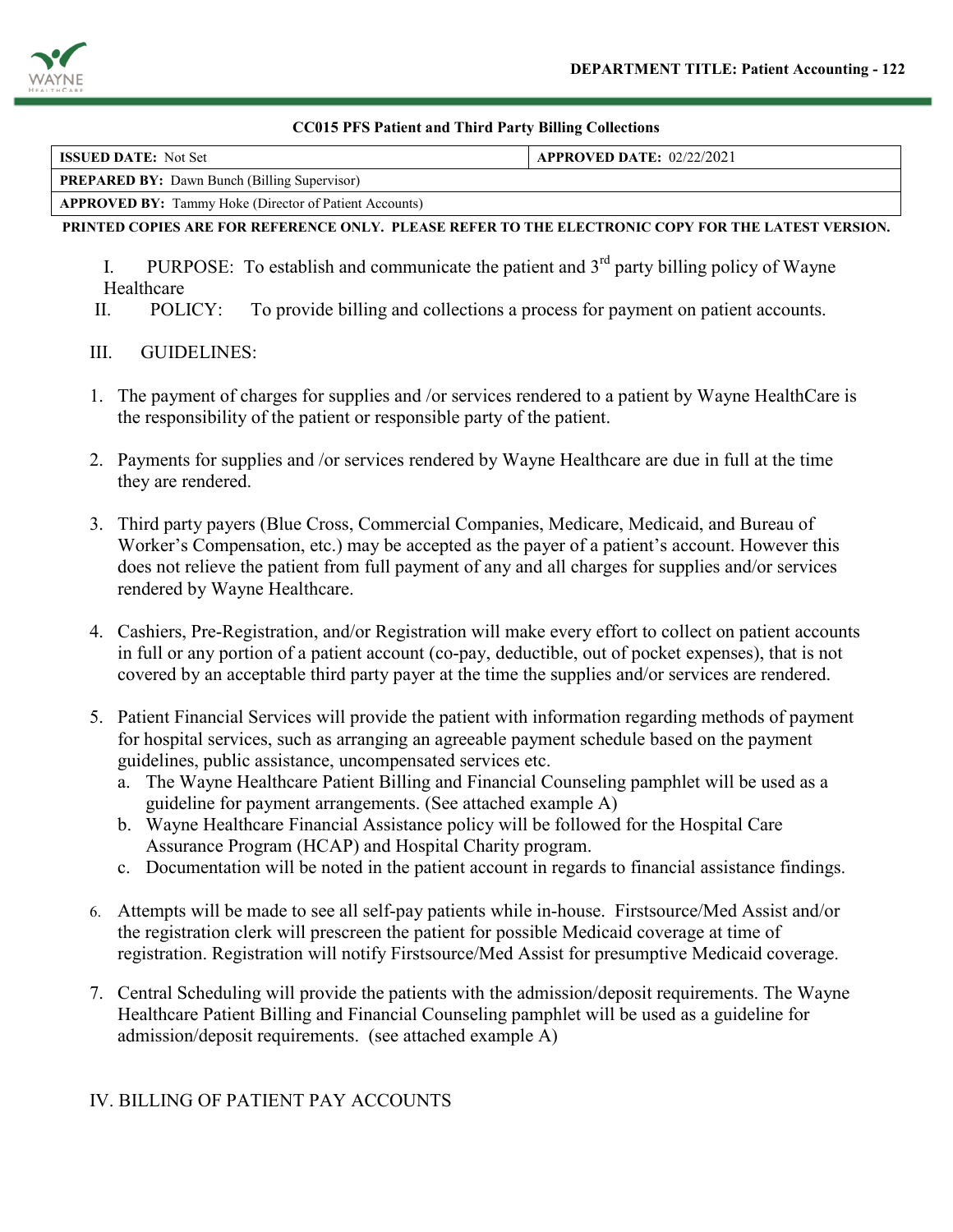Billing of patient pay accounts, which are not paid at the time of service, will be as follows:

- 1. The patient or guarantor will be billed for the account balance.
- 2. Additional billings on unpaid accounts will follow the 501r guidelines established with the third party billing company and at twenty-eight (28) day intervals up to 120 days the patient and/or guarantor will be issued a monthly statement for the balance due, as well as 3 phone calls within the 120 days:
	- DAY 1- First Notice with Detail Sent
	- DAY 15- Calls Begin (1 of 3)
	- DAY 30- Reminder Notice Sent
	- DAY 35- Calls Continue (2 of 3)
	- DAY 60- Past Due Notice Sent
	- DAY 76- Calls Finish (3 of 3)
	- DAY 90- Final Demand Notice Sent
	- DAY 120- CLOSE
- 3. When an account remains unpaid at the conclusion of the statement, phone calls and collection letter run, the third party statement company will return the account to Wayne Healthcare for bad debt processing.
- 4. The guidelines for monthly payment arrangements can be found in the Wayne Healthcare Patient Billing and Financial Counseling pamphlet under the Payment Plan Guidelines. (see attached example A)
- 5. The patient will receive a monthly statement and/or payment book indicating their payment is due. If the patient account that is on a payment plan becomes delinquent and the patient/guarantor has not made a payment in 45 days the balance will be in arrearage. Terms that are not agreed upon or to the payment plan policy will be eligible for bad debt processing.
- 6. Accounts that are requested to be joined will follow the payment plan guidelines (see attached A). Accounts that do not meet the payment plan guidelines will not be joined unless approved by the Supervisor. The collector can refuse joining due to poor and inconsistent payments, or the account balance is greater than the payment plan guidelines. If the account is in arrearage, step 3 is to be followed.
- 7. If an account has mail returned for bad address, the following action is taken:
	- a. Check for current address on more current patient accounts.
	- b. Use available directories and contacts to check current address
	- c. Set up new address for statements.
	- d. No new address, refer to collection agency using the bad debt policy CC001.
- 8. Bad debt patient accounts will be set with cycle code (1) and collect code (B) for collection agency transfers. Bad debt and Repeat offenders are determined by:
	- a. Bad debt history
	- b. No response to statements, letters or phone calls on accounts.